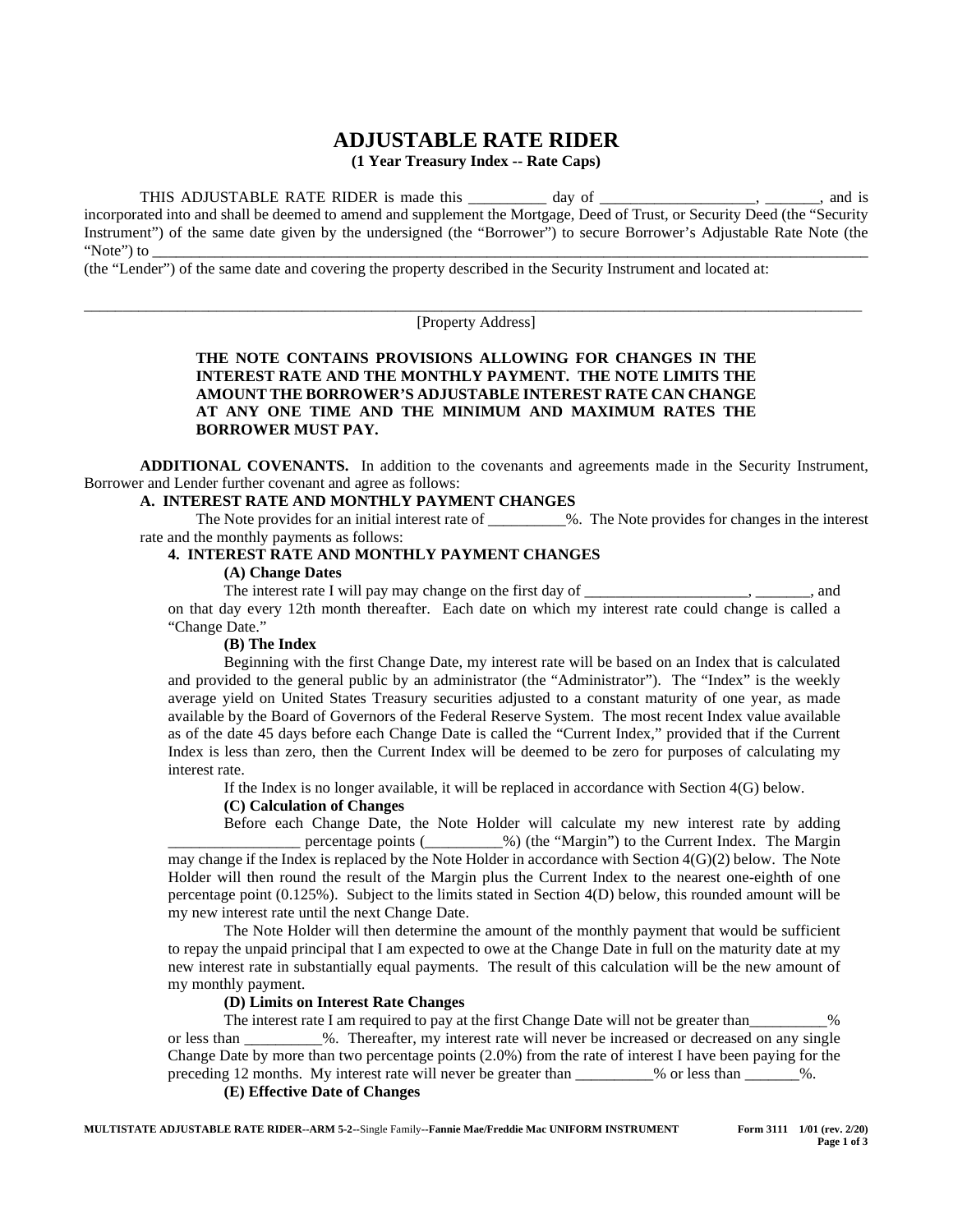My new interest rate will become effective on each Change Date. I will pay the amount of my new monthly payment beginning on the first monthly payment date after the Change Date until the amount of my monthly payment changes again.

#### **(F) Notice of Changes**

The Note Holder will deliver or mail to me a notice of any changes in my interest rate and the amount of my monthly payment before the effective date of any change. The notice will include information required by law to be given to me and also the title and telephone number of a person who will answer any question I may have regarding the notice.

#### **(G) Replacement Index and Replacement Margin**

The Index is deemed to be no longer available and will be replaced if any of the following events (each, a "Replacement Event") occur: (i) the Administrator has permanently or indefinitely stopped providing the Index to the general public; or (ii) the Administrator or its regulator issues an official public statement that the Index is no longer reliable or representative.

If a Replacement Event occurs, the Note Holder will select a new index (the "Replacement Index") and may also select a new margin (the "Replacement Margin"), as follows:

> (1) If a replacement index has been selected or recommended for use in consumer products, including residential adjustable-rate mortgages, by the Board of Governors of the Federal Reserve System, the Federal Reserve Bank of New York, or a committee endorsed or convened by the Board of Governors of the Federal Reserve System or the Federal Reserve Bank of New York at the time of a Replacement Event, the Note Holder will select that index as the Replacement Index.

> (2) If a replacement index has not been selected or recommended for use in consumer products under Section (G)(1) at the time of a Replacement Event, the Note Holder will make a reasonable, good faith effort to select a Replacement Index and a Replacement Margin that, when added together, the Note Holder reasonably expects will minimize any change in the cost of the loan, taking into account the historical performance of the Index and the Replacement Index.

The Replacement Index and Replacement Margin, if any, will be operative immediately upon a Replacement Event and will be used to determine my interest rate and monthly payments on Change Dates that are more than 45 days after a Replacement Event. The Index and Margin could be replaced more than once during the term of my Note, but only if another Replacement Event occurs. After a Replacement Event, all references to the "Index" and "Margin" will be deemed to be references to the "Replacement Index" and "Replacement Margin."

The Note Holder will also give me notice of my Replacement Index and Replacement Margin, if any, and such other information required by applicable law and regulation.

#### **B. TRANSFER OF THE PROPERTY OR A BENEFICIAL INTEREST IN BORROWER**

Section 18 of the Security Instrument is amended to read as follows:

**Transfer of the Property or a Beneficial Interest in Borrower.** As used in this Section 18, "Interest in the Property" means any legal or beneficial interest in the Property, including, but not limited to, those beneficial interests transferred in a bond for deed, contract for deed, installment sales contract or escrow agreement, the intent of which is the transfer of title by Borrower at a future date to a purchaser.

If all or any part of the Property or any Interest in the Property is sold or transferred (or if Borrower is not a natural person and a beneficial interest in Borrower is sold or transferred) without Lender's prior written consent, Lender may require immediate payment in full of all sums secured by this Security Instrument. However, this option shall not be exercised by Lender if such exercise is prohibited by Applicable Law. Lender also shall not exercise this option if: (a) Borrower causes to be submitted to Lender information required by Lender to evaluate the intended transferee as if a new loan were being made to the transferee; and (b) Lender reasonably determines that Lender's security will not be impaired by the loan assumption and that the risk of a breach of any covenant or agreement in this Security Instrument is acceptable to Lender.

To the extent permitted by Applicable Law, Lender may charge a reasonable fee as a condition to Lender's consent to the loan assumption. Lender may also require the transferee to sign an assumption agreement that is acceptable to Lender and that obligates the transferee to keep all the promises and agreements made in the Note and in this Security Instrument. Borrower will continue to be obligated under the Note and this Security Instrument unless Lender releases Borrower in writing.

If Lender exercises the option to require immediate payment in full, Lender shall give Borrower notice of acceleration. The notice shall provide a period of not less than 30 days from the date the notice is given in accordance with Section 15 within which Borrower must pay all sums secured by this Security Instrument. If